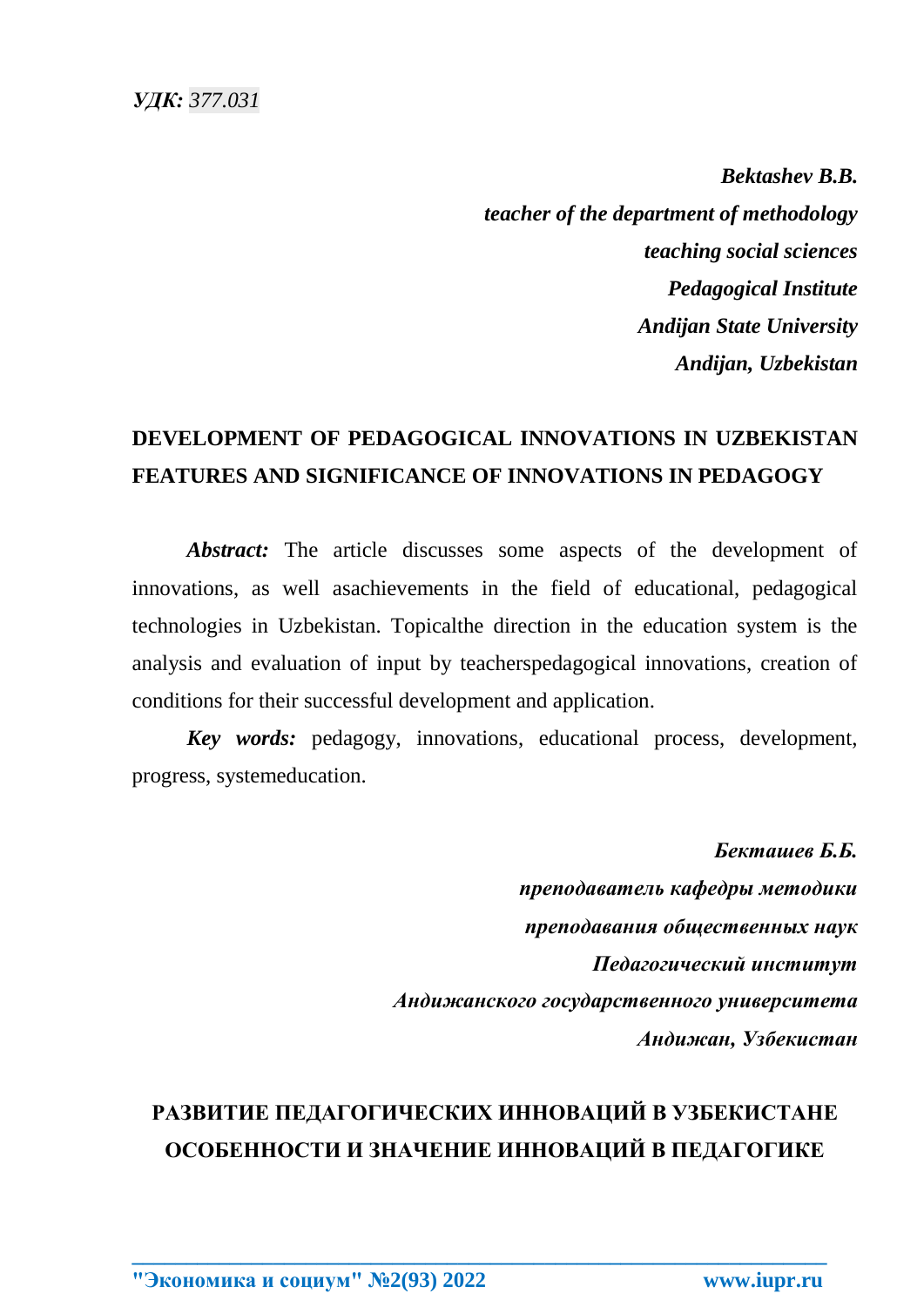*Аннотация:* В статье рассматриваются некоторые аспекты развития инноваций, а также достижения в области образовательных, педагогических технологий в Узбекистане. Актуальным направлением в системе образования является анализ и оценка вносимых педагогами педагогических новаций, создание условий для их успешного освоения и применения.

*Ключевые слова:* педагогика, инновации, образовательный процесс, развитие, прогресс, системное образование.

**Actuality**. In modern conditions, the widespread use of the achievements of world science and innovativeactivity becomes the most important factor in the dynamic and sustainable development of all sphereslife of society and the state, building a worthy future of the country.

Over the past period, the necessary infrastructure has been created in the field of science and technology development,a certain intellectual and technological potential has been formed. However, the presencethe following systemic problems, insufficient use of existing capabilities andcapacity to develop and implement innovative ideas and technologies hindereffective implementation of the planned reforms and accelerated innovative development of the country.

**Purpose of research.** In order to ensure accelerated innovative development of all sectors of the economy andsocial sphere on the basis of advanced foreign experience, modern achievements of the worldscience, innovative ideas, developments and technologies, as well as in accordance with the tasks,determined by the Action Strategy in five priority areas of development of the RepublicUzbekistan in 2017–2021 [1].

Innovative processes currently affect all spheres of social life.The sociocultural life of society must reflect the demands of the time and keep up withinnovative progress. The scientific innovations that drive progress cover allareas of human knowledge. There are socio-economic, organizational and managerial, technical and technological innovations. One of the types of socialinnovations are educational and pedagogical innovations.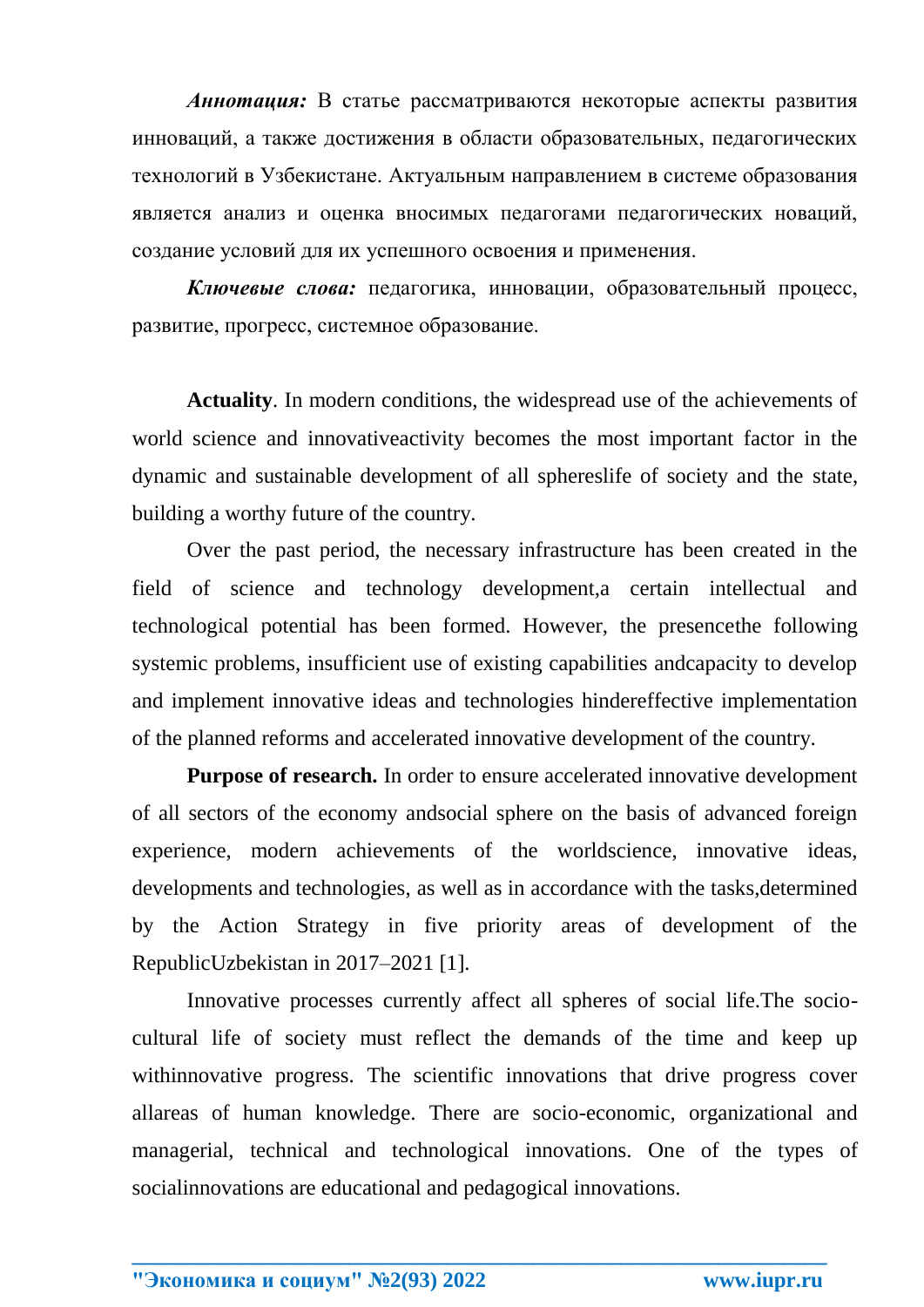At the same time, the extension of school education poses new challenges for the state, suchas updating the material and technical base, training and retraining of personnel, creating newcurricula. The emergence of new academic disciplines requires replenishment of informationresources in order to constantly search for new forms of learning. In such circumstances, highly valuedonly the introduction of new pedagogical technologies (which, in essence, is an innovation), butfirst of all, increasing the role and authority of the teachers themselves, their knowledge and skills.Providing students with an independent choice of techniques and methods, using the networkInternet, information and communication technology, audio and video media is moreeffective than previously used traditional methods.

In such conditions, not only the introduction of new pedagogical technologies is highly valued(which, in essence, is an innovation), but above all, increasing the role and authority of theteachers, their knowledge and skills. Allowing students to make their own choices andways, use of the Internet, information and communication technologies, audio andmedia video is more efficient than previously used traditional methods.

Electronic libraries, workshops, consultations, competitions and olympiads allow you to workwith personal educational programs for students with high and low levels of generaltraining, allows you to form the skills of independent learning. Actual directionin the education system is the analysis and evaluation of pedagogical innovations introduced by teachers,creation of conditions for their successful development and application.

At the initiative of Shavkat Mirziyoyev, 2018 in our country was declared the Year of Supportactive entrepreneurship, innovative ideas and technologies". For this reason, it was createdThe Ministry of Innovative Development, which faces the task of implementing the most importantprojects not only in the economic sphere, but also in the life of the whole society.

The main course of development of the state is the transition to the path of innovative development,aimed at radical improvement of all spheres of life of the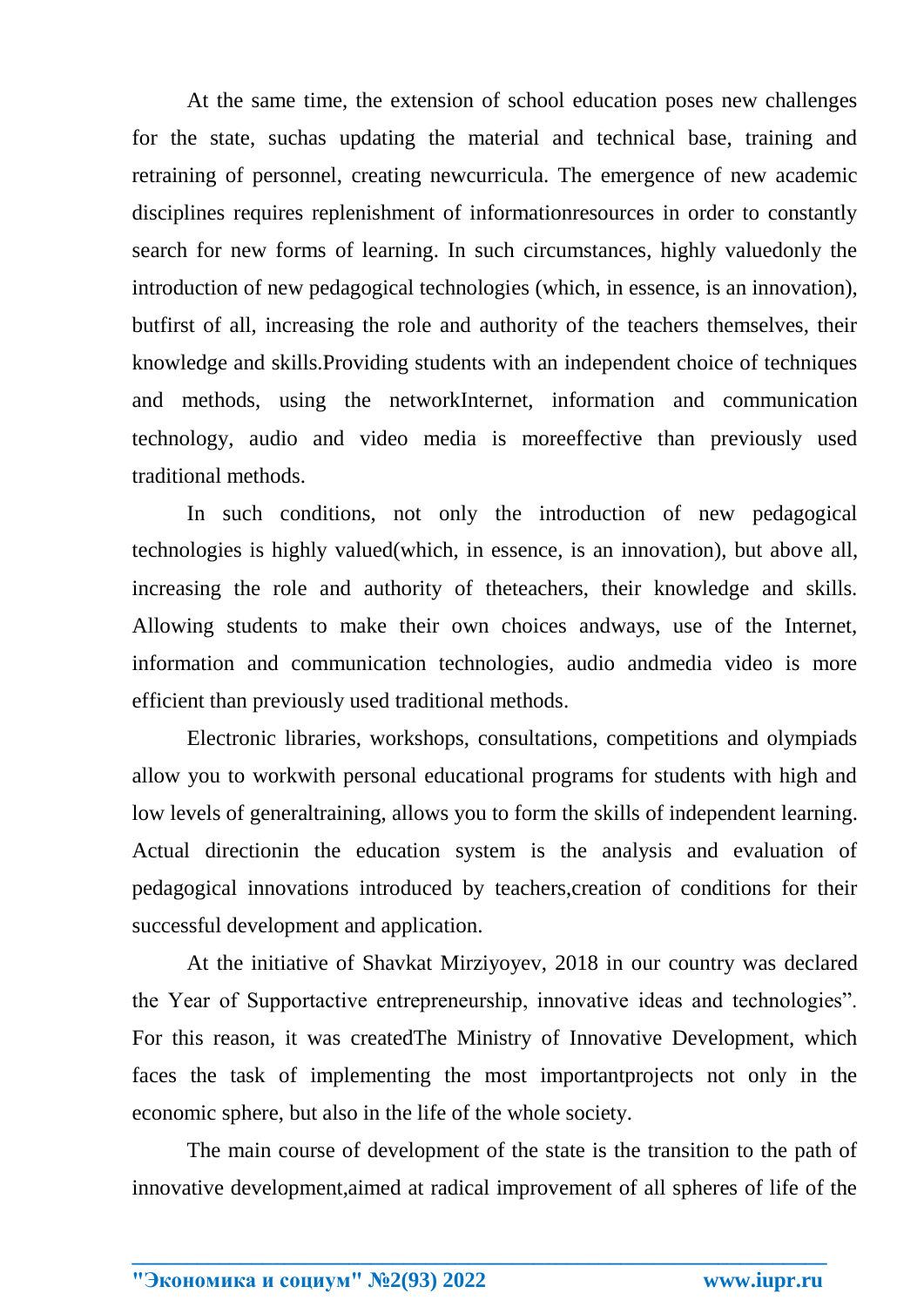state and society, when business activities are organized on the basis of innovative, modern approaches, advanced technologiesand management methods. Particular attention in the State Program is given to the creationnecessary conditions for the accelerated development of science and innovation, as well assupport of progressive-minded, enterprising and responsible employees.

It is important to note that in the education system, despite the positive changes, there are a number ofunresolved tasks.

Currently, for the successful implementation of innovative teaching methods, modernthe teacher is obliged: to be fluent in information and communication knowledge,technologies and methods of their application; the lesson should be planned using allvariety of forms and methods of educational work, and, above all, all types of independent work(group and individual). A special place is occupied by dialogical and design-researchmethods that help to connect the studied material with everyday life and interestsstudents specific to their age.

**Result and research.** Each academic discipline has a certain system, however, to improve efficiency educational process, the teacher has the right to pay more attention to creativetopics, facts, concepts and interests of students, naturally within the subject. subject, independing on the ability of students to master certain topics and tasks, has a differentlevel of difficulty. Often, this indicator is determined by age, level of development,individual psychological characteristics of students.The effectiveness of the lesson is achieved when the full inclusion of students incognitive activity, where students not only receive and analyze the results, but alsofeel a positive emotional attitude towards the content of the lesson and the achievement of success. Roleteacher in this process consists of coordination, where, along with knowledge, individual needs, character and interests of the student.

Pedagogical innovations can be pedagogical ideas, processes, means; methods,forms, technologies, content programs, etc.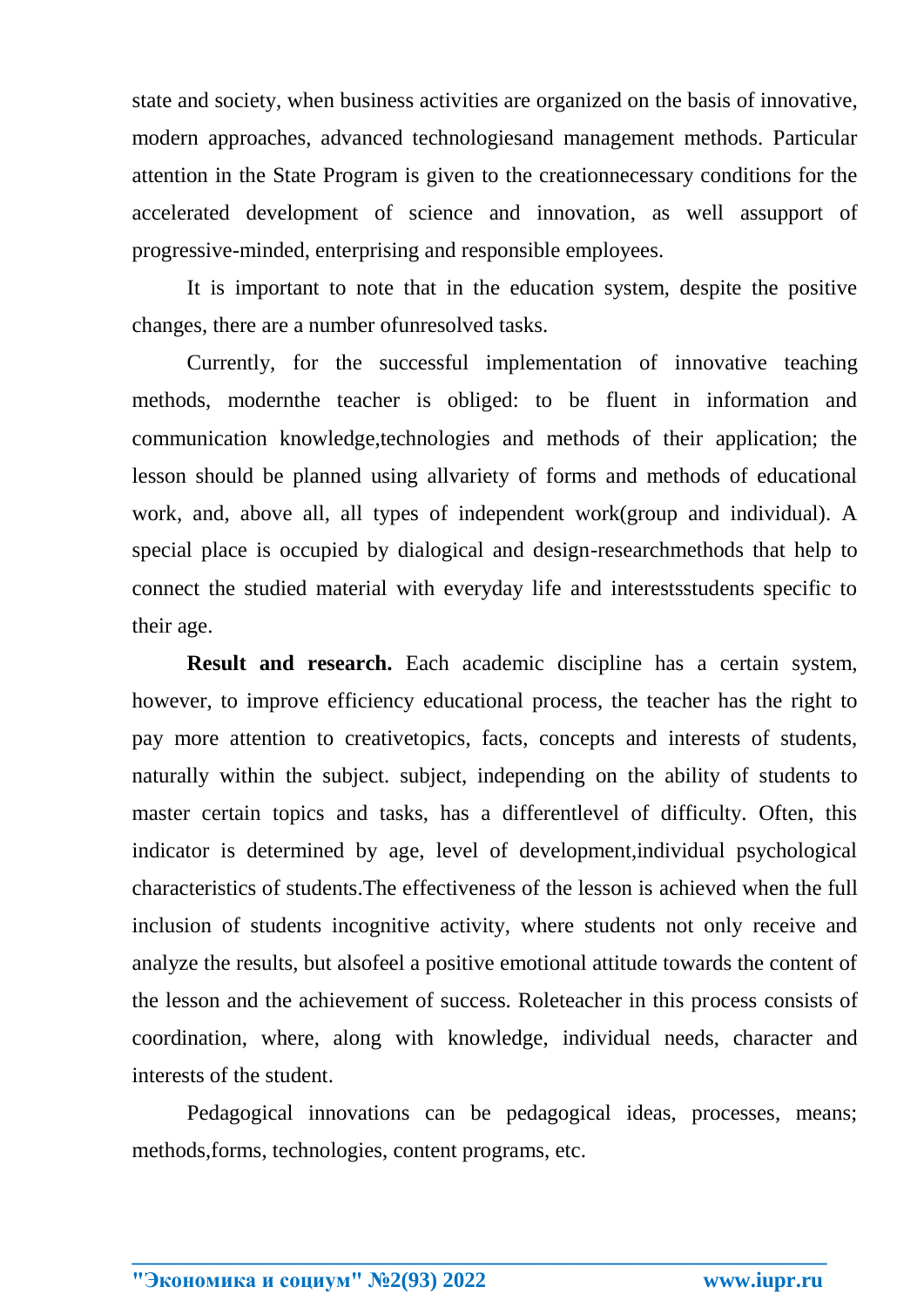The main directions and objects of innovative transformations in pedagogy are:

- development of concepts and strategies for the development of education and educational institutions;

- updating the content of education;

- change and development of new technologies of training and education;

- improving the management of educational institutions and the education system as a whole;

- improving the training of teaching staff and improving their qualifications;

- designing new models of the educational process;

- ensuring the psychological, environmental safety of students, the development health-saving education technologies;

- ensuring the success of training and education, monitoring the educational process andstudent development;

- development of textbooks and teaching aids of a new generation, etc. [2].

Innovation can take place at various levels. The highest level isinnovations affecting the entire pedagogical system.

A fundamentally new and important direction has emerged in pedagogical science - the theory of innovations andinnovation processes. Education reforms are a system of innovations,aimed at radical transformation and improvement of functioning, development and self-developmenteducational institutions and their management system.

The most important thing is that each of these programs, being an inseparable componentpart of the concept of building a new democratic society, plays an important role inbuilding our great future. It is gratifying that they are becoming a real value to oureveryday life, the basis of a new life and worldview. The fact that

**Output**. Today, the concrete results of the work carried out in this direction are reflected in the life of each of our compatriots, their consciousness, thinking, spiritual world thanks to thistransformed and enriched.